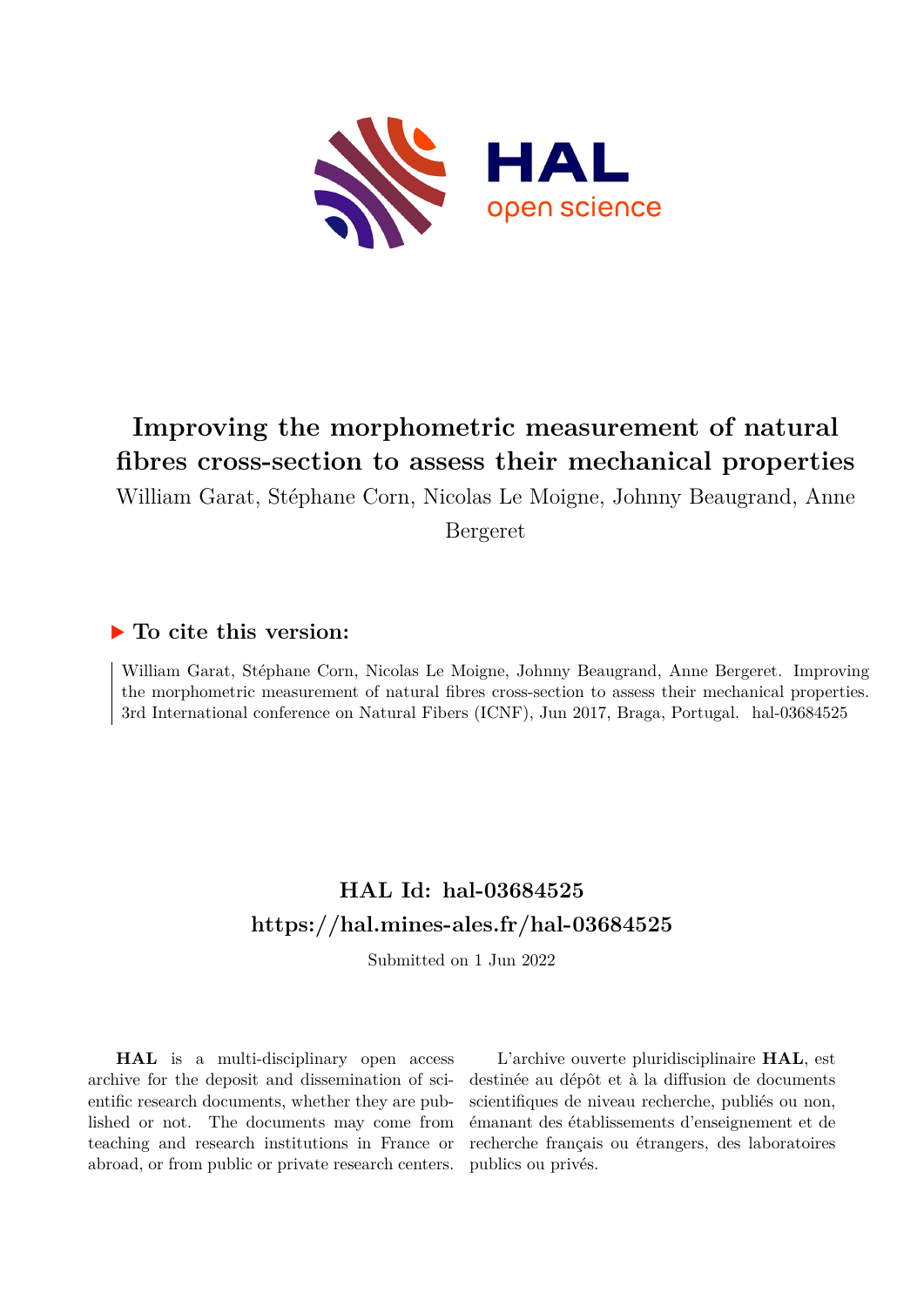### Improving the morphometric measurement of natural fibres cross-section to assess their mechanical properties

#### **William Garat<sup>1</sup> , Stephane Corn<sup>1</sup> , Nicolas Le Moigne<sup>1</sup> , Johnny Beaugrand<sup>2</sup> , Anne Bergeret<sup>1</sup>**

**(1)**Ecole des Mines d'Alès, Centre des Matériaux des Mines d'Alès, 6 avenue de Clavières, 30319 Alès cedex, France

**(2)**FARE, Fractionnement des Agro Ressources et Environnement, 2 Espl. Roland Garros, 51100 Reims, France **(\*)***E-mail :* [william.garat@mines-ales.fr](mailto:william.garat@mines-ales.fr)

#### **ABSTRACT**

Dimensional characteristics of natural fibres are highly dependent on their botanical origin and extraction processes. Furthermore, their dimensions and physical properties could vary according to environmental conditions (humidity, temperature...). Advances in the development of natural fibres reinforced composites for engineering applications require a reliable prediction of their mechanical performances. From this point of view, the morphology of natural fibres should be assessed accurately so as to implement their intrinsic mechanical properties in mechanical predictive models. The dimensional measurement of natural fibres cross-section is usually based on assumptions of their sectional shape and rarely takes into account dimensional variations along their length. This study proposes a detailed dimensional analysis of various natural fibres species based on the comparison of two very different approaches: microscopic observations and an automated laser scanning technique.

#### **INTRODUCTION**

Currently, the industry is showing a growing interest in the development of biocomposites. Natural fibres of various botanic origins are used as reinforcement in polymer composites (Mohanty et al., 2005) as a solution to current environmental issues, such as the reduction of greenhouse gas emissions and pollution through the use of renewable and biodegradable resources and lightweight materials. However, natural fibres lack a scientific and technological history enough to claim a controlled and constant level of performances, and both agricultural and industrial sectors are investigating potential solutions. In order to be able to accurately model and predict the mechanical behavior of biocomposites from their manufacturing processes to their service use, it is essential to have a thorough knowledge of the morphological and mechanical properties of natural fibres and their evolution in specific environmental conditions. Indeed, natural fibres, whatever their origin and the scale considered can show wide variations in their dimensional features. Müssig and Stevens (2010) investigated the evolution of the length, the width and the cross-sectional area (CSA) of several species of natural fibres. They observed a strong contrast of morphological dispersion between elementary fibres and fibre bundles. Several measurement methods have been used to assess the dimensions of natural fibres. However, they often rely on simplified assumptions of their shape that may be valid for synthetic fibres but not for the specific shape and dimensional irregularities of natural fibres (Müssig and Stevens, 2010). The determination of the mechanical properties of fibres are determined from the dimensional data collected with these methods (Haag and Müssig, 2016), which partly explains the large scattering of fibre mechanical properties reported in literature. The purpose of this study is to